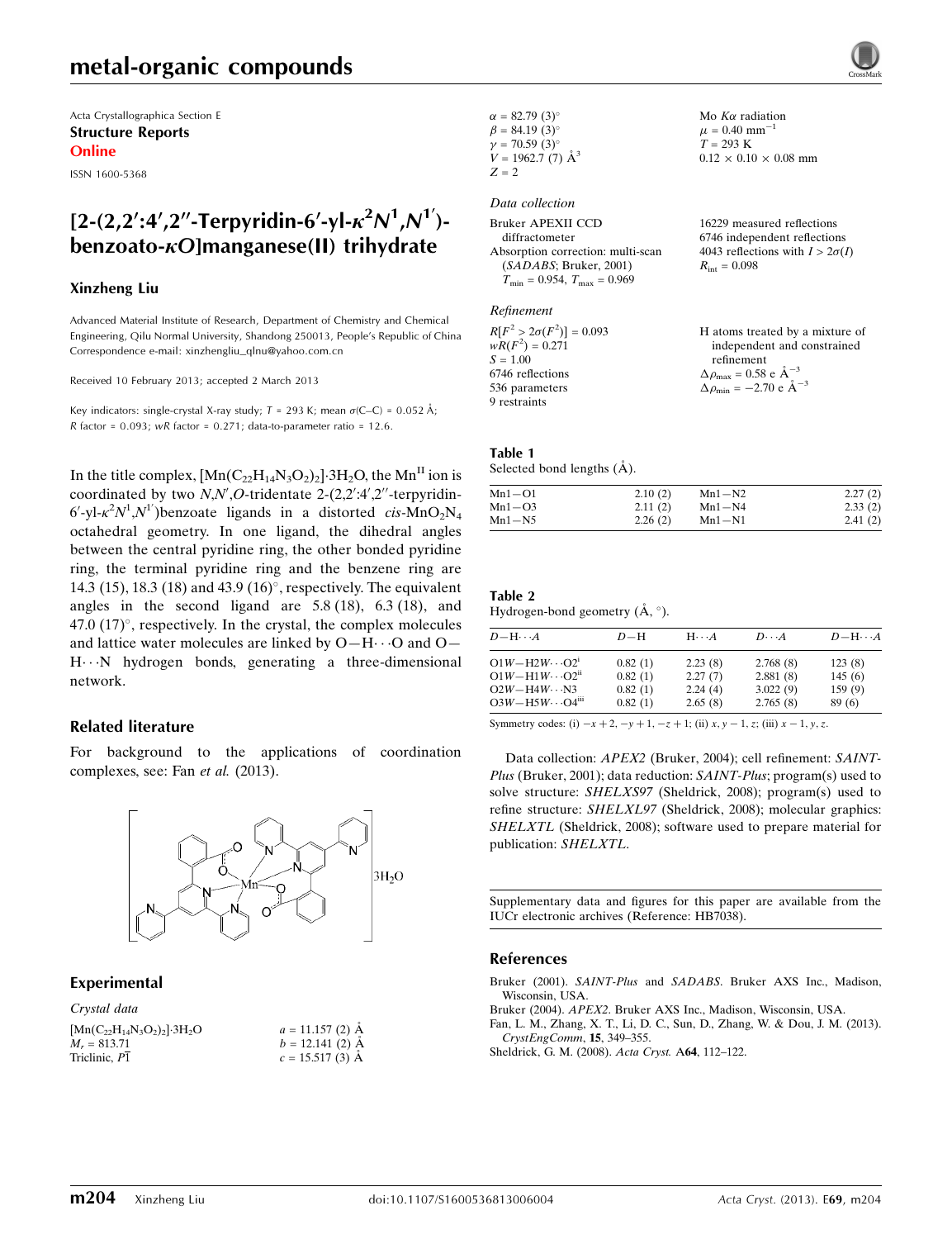# **supporting information**

*Acta Cryst.* (2013). E**69**, m204 [doi:10.1107/S1600536813006004]

# [2-(2,2':4',2"-Terpyridin-6'-yl- $\kappa^2 N^1$ , $N^1$ ')benzoato- $\kappa$ O]manganese(II) trihydrate

## **Xinzheng Liu**

## **S1. Comment**

The design and synthesis of coordination complexes have attracted upsurging research interest not only because of their appealing structural and topological novelty but also owing to their tremendous potential applications in gas storage, microelectronics, ion exchange, chemical separations, nonlinear optics and heterogeneous catalysis (e.g. Fan *et al.*, 2013). Here, we report one new compound:  $[(C_{44}H_{28}MnN_6O_4).3(H_2O)]$ , obtained from the solvothermal reaction of 6'-(2carboxylphenyl)-2,2′:4′,2′′-terpyridine and manganese(II) sulfate.

The title compound,  $[(C_{44}H_{28}MnN_6O_4).3(H_2O)]$ , consists of one Mn(II), two 6'-(2-carboxylphenyl)-2,2':4',2"-terpyridine, and three uncoordinated water molecules. Mn(1) owns a distorted octahedral coordination geometry, completed by four N atoms and two O atoms from two depornated 6'-(2-carboxylphenyl)-2,2':4',2"-terpyridine (Figure 1). The Mn—O and Mn—N distances are in the range of 2.10 (2)–2.11 (2) and 2.26 (2)–2.41 (2) Å, respectively. O—H…O and O—H…N hydrogen bonding in the packing diagram leads to a consolidation of the structure (Fig. 2; Table 2) .

### **S2. Experimental**

A mixture of 6′-(2-carboxylphenyl)-2,2′:4′,2′′-terpyridine (0.10 mmol, 0.035 g), manganese(II) sulfate monohydrate (0.10 mmol,  $0.017$  g), NaOH (0.20 mmol,  $0.008$  g) and 12 ml H<sub>2</sub>O was placed in a Teflon-lined stainless steel vessel, heated to 170°C for 3 days, followed by slow cooling (a descent rate of  $10^{\circ}$ C/h) to room temperature to yield orange blocks. Anal. Calc. for C<sub>44</sub>H<sub>34</sub>MnN<sub>6</sub>O<sub>7</sub>: C 64.95, H 4.21, N 10.33%; Found: C 64.91, H 4.16, N 10.28%.

## **S3. Refinement**

All hydrogen atoms bound to carbon were refined using a riding model with distance C—H = 0.93 Å,  $U_{\text{iso}} = 1.2 U_{\text{eq}}$  (C) for aromatic atoms. The H atoms of the water molecule were located from difference density maps and were refined with  $d(O-H) = 0.83$  (2) Å, and with a fixed  $U_{iso}$  of 0.80 Å<sup>2</sup>.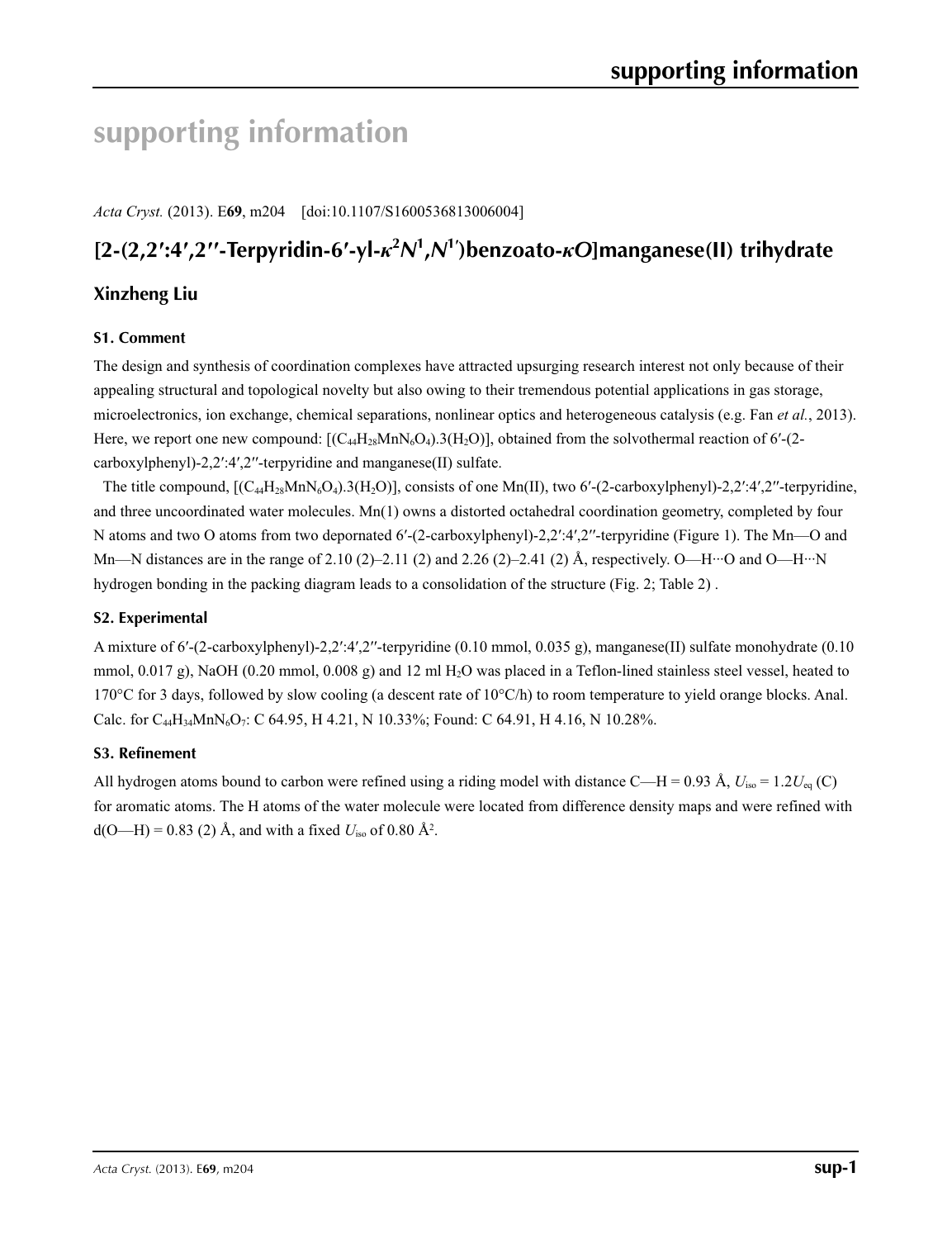

## **Figure 1**

The molecular structure of the title compound with displacement ellipsoids drawn at the 30% probability level.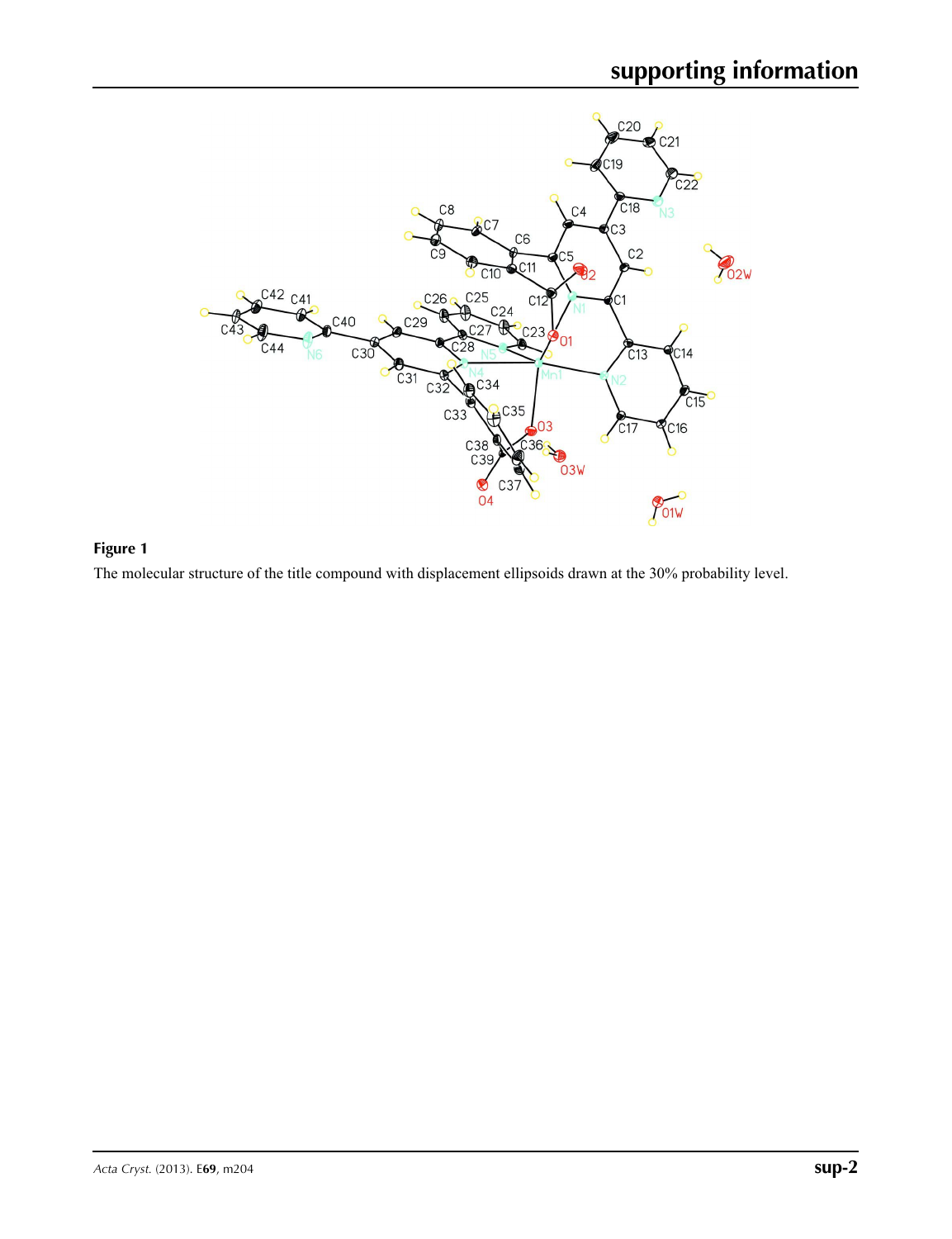

## **Figure 2**

The crystal packing of the title compound, displayed with hydrogen bonds as dashed lines.

## [2-(2,2':4',2"-Terpyridin-6'-yl-k<sup>2</sup>N',N<sup>1'</sup>)benzoato-kO]manganese(II) trihydrate

| Crystal data                                      |                                                                         |
|---------------------------------------------------|-------------------------------------------------------------------------|
| $[Mn(C_{22}H_{14}N_3O_2)_2]$ 3H <sub>2</sub> O    | $Z = 2$                                                                 |
| $M_r = 813.71$                                    | $F(000) = 842$                                                          |
| Triclinic, P1                                     | $D_x = 1.377$ Mg m <sup>-3</sup>                                        |
| Hall symbol: -P 1                                 | Mo Ka radiation, $\lambda = 0.71073$ Å                                  |
| $a = 11.157(2)$ Å                                 | Cell parameters from 6746 reflections                                   |
| $b = 12.141(2)$ Å                                 | $\theta$ = 3.0–25.0°                                                    |
| $c = 15.517(3)$ Å                                 | $\mu = 0.40$ mm <sup>-1</sup>                                           |
| $\alpha$ = 82.79 (3) <sup>o</sup>                 | $T = 293 \text{ K}$                                                     |
| $\beta$ = 84.19 (3) <sup>o</sup>                  | Block, orange                                                           |
| $y = 70.59(3)$ °                                  | $0.12 \times 0.10 \times 0.08$ mm                                       |
| $V = 1962.7(7)$ Å <sup>3</sup><br>Data collection |                                                                         |
| Bruker APEXII CCD                                 | 16229 measured reflections                                              |
| diffractometer                                    | 6746 independent reflections                                            |
| Radiation source: fine-focus sealed tube          | 4043 reflections with $I > 2\sigma(I)$                                  |
| Graphite monochromator                            | $R_{\rm int} = 0.098$                                                   |
| $\varphi$ and $\omega$ scans                      | $\theta_{\text{max}} = 25.0^{\circ}, \theta_{\text{min}} = 3.0^{\circ}$ |
| Absorption correction: multi-scan                 | $h = -13 \rightarrow 13$                                                |
| (SADABS; Bruker, 2001)                            | $k = -14 \rightarrow 14$                                                |
| $T_{\min}$ = 0.954, $T_{\max}$ = 0.969            | $l = -18 \rightarrow 18$                                                |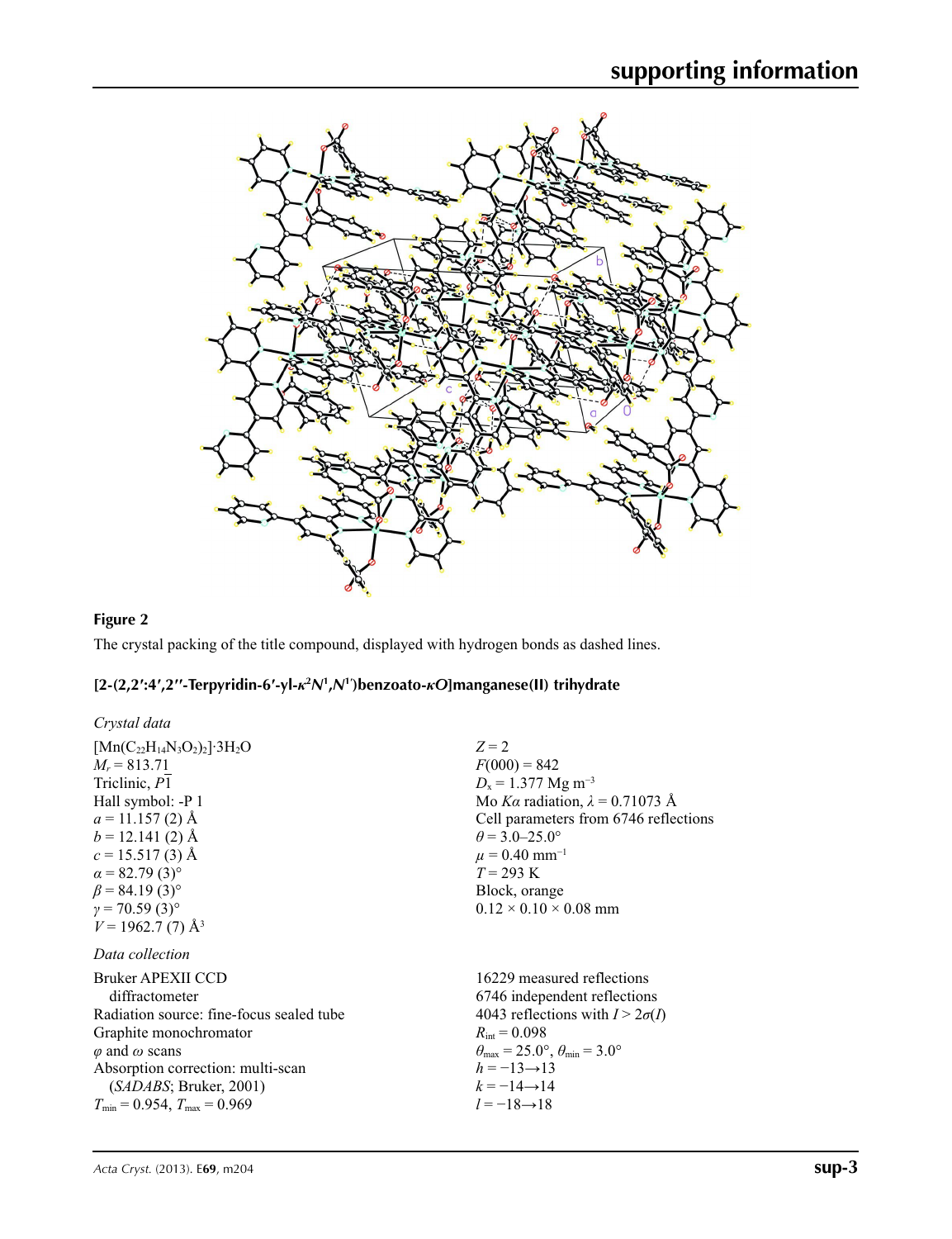*Refinement*

| Refinement on $F^2$                             | Secondary atom site location: difference Fourier  |
|-------------------------------------------------|---------------------------------------------------|
| Least-squares matrix: full                      | map                                               |
| $R[F^2 > 2\sigma(F^2)] = 0.093$                 | Hydrogen site location: inferred from             |
| $wR(F^2) = 0.271$                               | neighbouring sites                                |
| $S = 1.00$                                      | H atoms treated by a mixture of independent       |
| 6746 reflections                                | and constrained refinement                        |
| 536 parameters                                  | $w = 1/[\sigma^2(F_0^2) + (0.139P)^2 + 1.6146P]$  |
| 9 restraints                                    | where $P = (F_0^2 + 2F_c^2)/3$                    |
| Primary atom site location: structure-invariant | $(\Delta/\sigma)_{\text{max}} = 0.001$            |
| direct methods                                  | $\Delta\rho_{\text{max}} = 0.58 \text{ e A}^{-3}$ |
|                                                 | $\Delta \rho_{\rm min} = -2.70 \text{ e A}^{-3}$  |
|                                                 |                                                   |

### *Special details*

**Geometry**. All esds (except the esd in the dihedral angle between two l.s. planes) are estimated using the full covariance matrix. The cell esds are taken into account individually in the estimation of esds in distances, angles and torsion angles; correlations between esds in cell parameters are only used when they are defined by crystal symmetry. An approximate (isotropic) treatment of cell esds is used for estimating esds involving l.s. planes.

**Refinement**. Refinement of  $F^2$  against ALL reflections. The weighted R-factor wR and goodness of fit S are based on  $F^2$ , conventional R-factors R are based on F, with F set to zero for negative  $F^2$ . The threshold expression of  $F^2 > 2 \text{sigma}(F^2)$  is used only for calculating R-factors(gt) etc. and is not relevant to the choice of reflections for refinement. R-factors based on  $F<sup>2</sup>$  are statistically about twice as large as those based on F, and R- factors based on ALL data will be even larger.

*Fractional atomic coordinates and isotropic or equivalent isotropic displacement parameters (Å<sup>2</sup>)* 

|                | $\boldsymbol{\chi}$ | $\mathcal{Y}$ | $\boldsymbol{Z}$ | $U_{\rm iso}*/U_{\rm eq}$ |  |
|----------------|---------------------|---------------|------------------|---------------------------|--|
| C1             | 0.728(3)            | 0.730(3)      | 0.6259(19)       | 0.033(7)                  |  |
| C <sub>2</sub> | 0.605(3)            | 0.805(3)      | 0.608(2)         | 0.042(8)                  |  |
| H2             | 0.5575              | 0.7851        | 0.5705           | $0.050*$                  |  |
| C <sub>3</sub> | 0.556(3)            | 0.910(3)      | 0.646(2)         | 0.039(7)                  |  |
| C4             | 0.634(3)            | 0.935(3)      | 0.700(2)         | 0.041(8)                  |  |
| H4             | 0.6056              | 1.0058        | 0.7249           | $0.049*$                  |  |
| C <sub>5</sub> | 0.753(3)            | 0.858(3)      | 0.715(2)         | 0.036(7)                  |  |
| C6             | 0.840(3)            | 0.885(3)      | 0.7698(19)       | 0.039(7)                  |  |
| C7             | 0.792(4)            | 0.934(3)      | 0.850(2)         | 0.052(9)                  |  |
| H7             | 0.7068              | 0.9482        | 0.8678           | $0.063*$                  |  |
| C8             | 0.870(4)            | 0.962(3)      | 0.900(2)         | 0.061(11)                 |  |
| H8             | 0.8378              | 0.9925        | 0.9530           | $0.074*$                  |  |
| C9             | 0.996(5)            | 0.943(3)      | 0.873(3)         | 0.067(12)                 |  |
| H <sub>9</sub> | 1.0486              | 0.9625        | 0.9074           | $0.081*$                  |  |
| C10            | 1.046(3)            | 0.896(3)      | 0.795(2)         | 0.051(9)                  |  |
| H10            | 1.1310              | 0.8852        | 0.7773           | $0.061*$                  |  |
| C11            | 0.970(3)            | 0.865(3)      | 0.743(2)         | 0.036(7)                  |  |
| C12            | 1.027(3)            | 0.814(3)      | 0.659(2)         | 0.038(7)                  |  |
| C13            | 0.784(3)            | 0.615(3)      | 0.588(2)         | 0.034(7)                  |  |
| C14            | 0.732(3)            | 0.587(3)      | 0.520(2)         | 0.042(8)                  |  |
| H14            | 0.6611              | 0.6409        | 0.4952           | $0.051*$                  |  |
| C15            | 0.788(3)            | 0.477(3)      | 0.490(2)         | 0.048(9)                  |  |
| H15            | 0.7549              | 0.4570        | 0.4442           | $0.058*$                  |  |
| C16            | 0.893(3)            | 0.400(3)      | 0.528(2)         | 0.043(8)                  |  |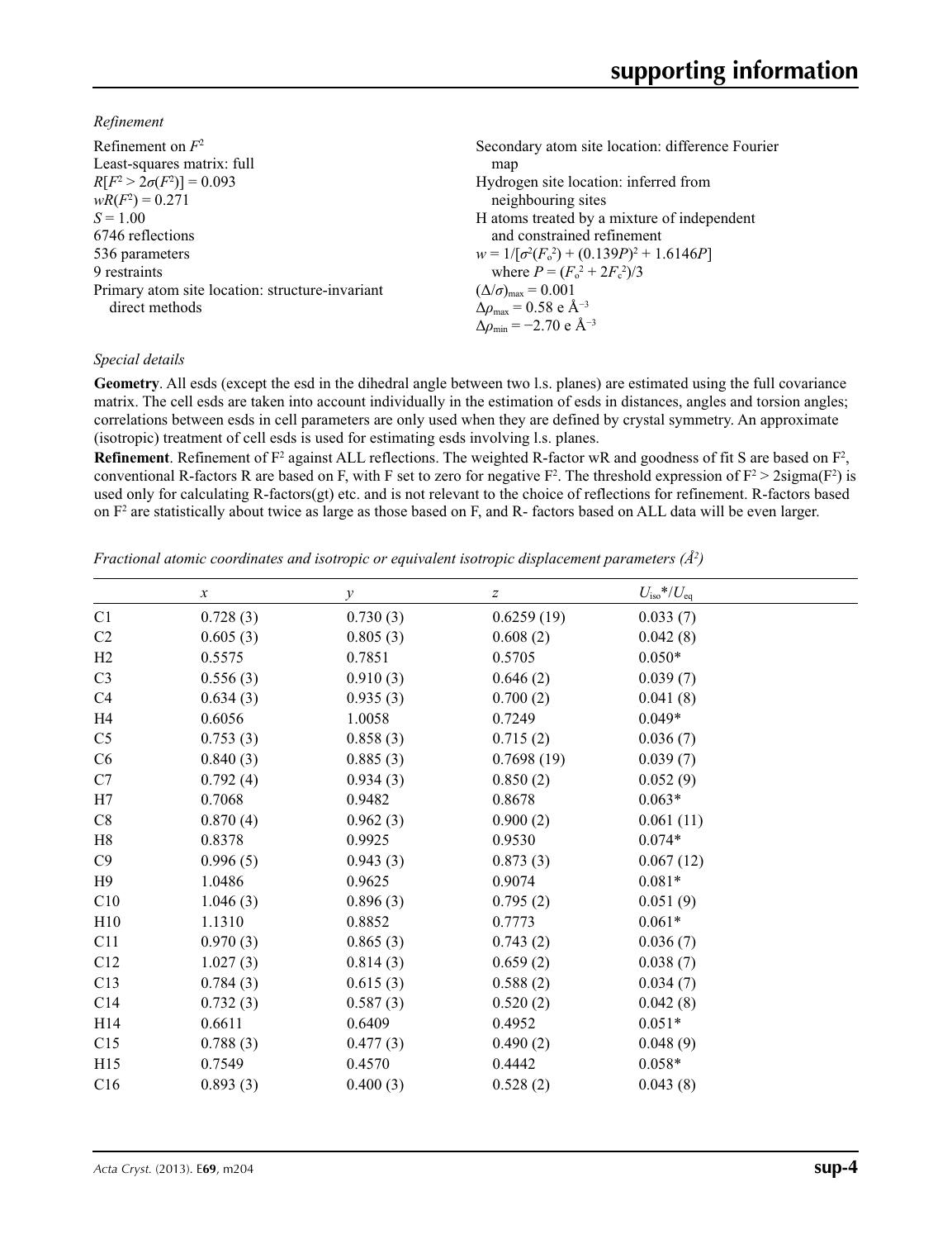| H16             | 0.9304   | 0.3257   | 0.5088             | $0.052*$              |
|-----------------|----------|----------|--------------------|-----------------------|
| C17             | 0.941(3) | 0.433(3) | 0.596(2)           | 0.036(7)              |
| H17             | 1.0134   | 0.3798   | 0.6209             | $0.043*$              |
| C18             | 0.422(3) | 0.987(3) | 0.631(2)           | 0.042(8)              |
| C19             | 0.357(4) | 1.069(4) | 0.685(3)           | 0.070(13)             |
| H19             | 0.3948   | 1.0809   | 0.7320             | $0.084*$              |
| C20             | 0.232(4) | 1.137(4) | 0.667(3)           | 0.082(15)             |
| H20             | 0.1865   | 1.1956   | 0.7028             | $0.098*$              |
| C21             | 0.176(3) | 1.119(3) | 0.601(3)           | 0.062(11)             |
| H21             | 0.0916   | 1.1618   | 0.5901             | $0.075*$              |
| C22             | 0.248(3) | 1.035(4) | 0.548(3)           | 0.061(10)             |
| H22             | 0.2125   | 1.0238   | 0.4998             | $0.073*$              |
| C <sub>23</sub> | 0.724(3) | 0.575(3) | 0.834(2)           | 0.045(8)              |
| H23             | 0.7145   | 0.5443   | 0.7836             | $0.054*$              |
| C <sub>24</sub> | 0.625(3) | 0.600(4) | 0.894(2)           | 0.061(11)             |
|                 |          |          |                    | $0.074*$              |
| H24             | 0.5496   | 0.5881   | 0.8860             |                       |
| C <sub>25</sub> | 0.639(3) | 0.644(5) | 0.969(3)           | 0.067(13)             |
| H25             | 0.5725   | 0.6626   | 1.0112             | $0.080*$              |
| C <sub>26</sub> | 0.754(3) | 0.660(4) | 0.980(2)           | 0.055(10)             |
| H <sub>26</sub> | 0.7636   | 0.6922   | 1.0295             | $0.066*$              |
| C27             | 0.853(3) | 0.629(3) | 0.9173(19)         | 0.037(7)              |
| C28             | 0.982(3) | 0.637(3) | 0.9267(18)         | 0.033(7)              |
| C29             | 1.014(3) | 0.670(3) | 1.0000(19)         | 0.039(7)              |
| H <sub>29</sub> | 0.9530   | 0.6923   | 1.0458             | $0.046*$              |
| C30             | 1.139(3) | 0.671(3) | 1.0061(19)         | 0.038(7)              |
| C31             | 1.225(3) | 0.636(3) | 0.937(2)           | 0.041(8)              |
| H31             | 1.3082   | 0.6350   | 0.9382             | $0.049*$              |
| C32             | 1.189(3) | 0.600(3) | 0.8639(18)         | 0.034(7)              |
| C33             | 1.285(3) | 0.557(3) | 0.7919(19)         | 0.037(7)              |
| C34             | 1.369(3) | 0.617(4) | 0.761(2)           | 0.050(9)              |
| H34             | 1.3612   | 0.6865   | 0.7831             | $0.060*$              |
| C <sub>35</sub> | 1.464(4) | 0.576(4) | 0.696(3)           | 0.065(12)             |
| H35             | 1.5175   | 0.6189   | 0.6742             | $0.078*$              |
| C36             | 1.479(3) | 0.472(4) | 0.664(2)           | 0.059(10)             |
| H <sub>36</sub> | 1.5450   | 0.4435   | 0.6226             | $0.070*$              |
| C37             | 1.397(3) | 0.409(4) | 0.693(2)           | 0.054(9)              |
| H37             | 1.4077   | 0.3381   | 0.6719             | $0.064*$              |
| C38             | 1.298(3) | 0.453(3) | 0.7553(19)         | 0.036(7)              |
| C39             | 1.210(3) | 0.382(3) | 0.7794(18)         | 0.036(7)              |
| C40             | 1.180(3) | 0.706(3) | 1.083(2)           | 0.043(8)              |
| C41             | 1.101(4) | 0.729(3) | 1.160(2)           | 0.047(8)              |
| H41             | 1.0187   | 0.7253   | 1.1625             | $0.057*$              |
| C42             | 1.145(4) | 0.759(4) | 1.230(2)           | 0.058(10)             |
| H42             | 1.0929   | 0.7774   | 1.2806             | $0.069*$              |
| C43             | 1.269(4) | 0.759(4) |                    | 0.061(11)             |
| H43             | 1.3030   | 0.7746   | 1.225(2)<br>1.2726 | $0.073*$              |
| C44             |          |          |                    |                       |
|                 | 1.339(4) | 0.736(5) | 1.149(3)           | 0.074(13)<br>$0.089*$ |
| H44             | 1.4221   | 0.7383   | 1.1466             |                       |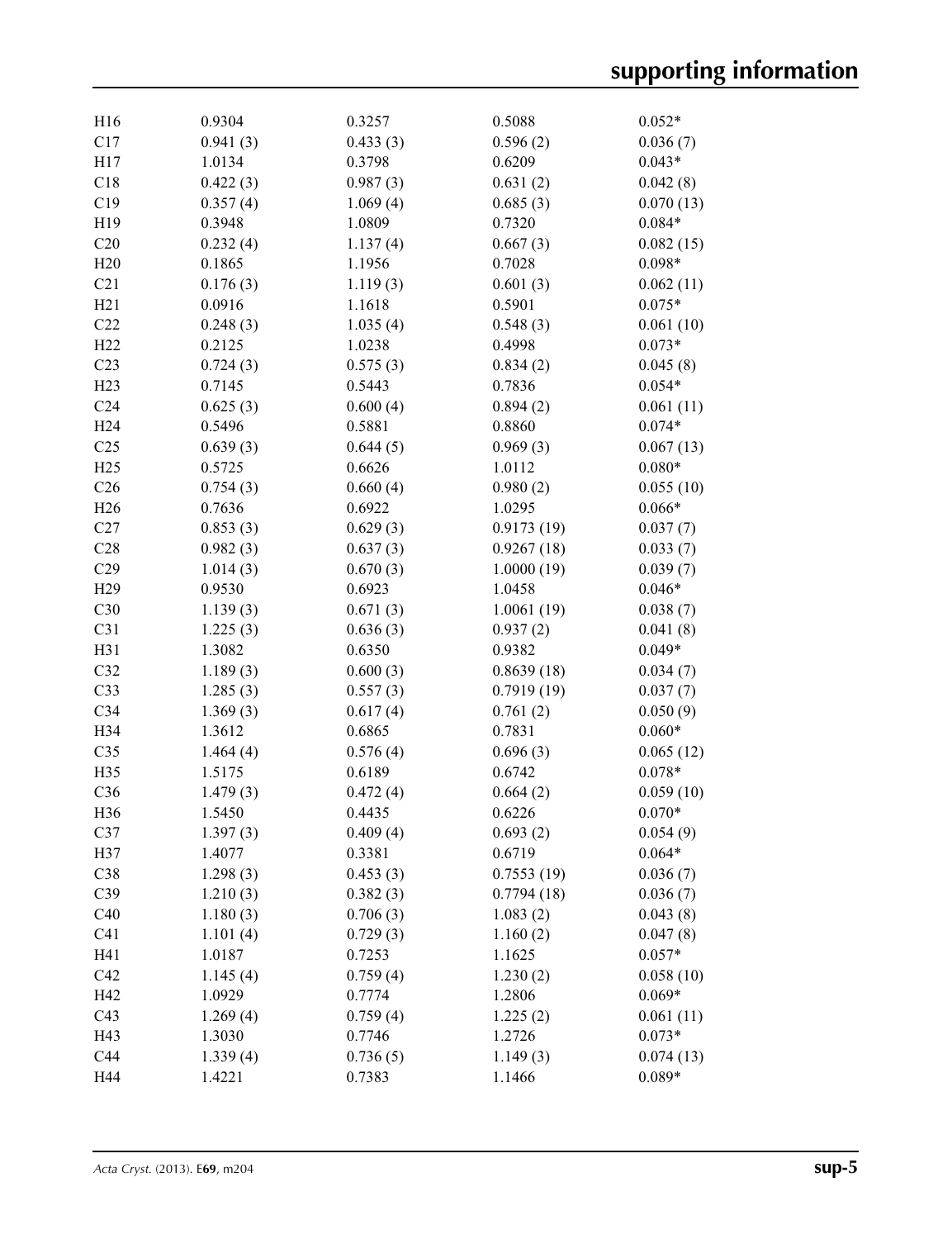| Mn1              | 0.9818(4)  | 0.5939(4)  | 0.7297(3)  | 0.0315(15) |  |
|------------------|------------|------------|------------|------------|--|
| N1               | 0.800(2)   | 0.754(2)   | 0.6797(15) | 0.033(6)   |  |
| N2               | 0.888(2)   | 0.539(2)   | 0.6268(15) | 0.034(6)   |  |
| N <sub>3</sub>   | 0.370(3)   | 0.968(3)   | 0.564(2)   | 0.052(7)   |  |
| N <sub>4</sub>   | 1.068(2)   | 0.604(2)   | 0.8581(15) | 0.031(5)   |  |
| N <sub>5</sub>   | 0.837(2)   | 0.591(2)   | 0.8421(16) | 0.036(6)   |  |
| N <sub>6</sub>   | 1.299(3)   | 0.711(3)   | 1.079(2)   | 0.063(9)   |  |
| O <sub>1</sub>   | 1.0765(19) | 0.7039(19) | 0.6607(13) | 0.038(5)   |  |
| O <sub>2</sub>   | 1.023(3)   | 0.885(2)   | 0.5930(17) | 0.066(7)   |  |
| O <sub>3</sub>   | 1.104(2)   | 0.4190(19) | 0.7432(15) | 0.045(5)   |  |
| O <sub>4</sub>   | 1.244(3)   | 0.289(2)   | 0.8273(15) | 0.058(7)   |  |
| O1W              | 0.867(3)   | 0.128(2)   | 0.5750(18) | 0.063(7)   |  |
| O2W              | 0.409(4)   | 0.792(4)   | 0.433(3)   | 0.106(13)  |  |
| H3W              | 0.40(3)    | 0.734(17)  | 0.46(2)    | $0.080*$   |  |
| H <sub>4</sub> W | 0.42(5)    | 0.84(3)    | 0.464(19)  | $0.080*$   |  |
| H2W              | 0.84(4)    | 0.15(2)    | 0.527(12)  | $0.080*$   |  |
| H1W              | 0.88(4)    | 0.060(10)  | 0.59(2)    | $0.080*$   |  |
| O <sub>3</sub> W | 0.438(3)   | 0.099(3)   | 0.894(2)   | $0.080*$   |  |
| H <sub>5</sub> W | 0.367(19)  | 0.11(4)    | 0.94(2)    | $0.2(3)*$  |  |
| H <sub>6</sub> W | 0.50(4)    | 0.13(2)    | 0.91(3)    | $0.080*$   |  |

*Atomic displacement parameters (Å2 )*

|                 | $U^{11}$  | $L^{22}$  | $U^{33}$  | $U^{12}$     | $U^{13}$     | $U^{23}$     |
|-----------------|-----------|-----------|-----------|--------------|--------------|--------------|
| C1              | 0.031(15) | 0.033(16) | 0.033(16) | $-0.005(13)$ | $-0.007(12)$ | $-0.009(12)$ |
| C <sub>2</sub>  | 0.041(18) | 0.036(18) | 0.046(19) | $-0.003(15)$ | $-0.013(15)$ | $-0.014(14)$ |
| C <sub>3</sub>  |           |           |           |              |              |              |
|                 | 0.034(16) | 0.037(18) | 0.042(18) | $-0.001(14)$ | $-0.006(14)$ | $-0.008(14)$ |
| C <sub>4</sub>  | 0.035(16) | 0.031(17) | 0.05(2)   | $-0.001(14)$ | $-0.006(14)$ | $-0.016(14)$ |
| C <sub>5</sub>  | 0.031(15) | 0.033(17) | 0.042(18) | $-0.006(13)$ | $-0.004(13)$ | $-0.012(13)$ |
| C6              | 0.047(18) | 0.042(19) | 0.030(16) | $-0.014(16)$ | $-0.009(14)$ | $-0.012(13)$ |
| C7              | 0.06(2)   | 0.05(2)   | 0.05(2)   | $-0.003(18)$ | $-0.007(17)$ | $-0.024(16)$ |
| C8              | 0.08(3)   | 0.06(2)   | 0.04(2)   | $-0.01(2)$   | $-0.018(19)$ | $-0.022(17)$ |
| C9              | 0.08(3)   | 0.05(2)   | 0.07(3)   | $-0.01(2)$   | $-0.04(2)$   | $-0.02(2)$   |
| C10             | 0.048(19) | 0.05(2)   | 0.06(2)   | $-0.019(17)$ | $-0.024(17)$ | $-0.007(17)$ |
| C11             | 0.037(16) | 0.033(17) | 0.044(18) | $-0.015(14)$ | $-0.008(13)$ | $-0.005(13)$ |
| C12             | 0.037(17) | 0.041(19) | 0.034(17) | $-0.011(15)$ | 0.001(13)    | 0.000(14)    |
| C13             | 0.030(15) | 0.029(16) | 0.039(17) | $-0.004(13)$ | $-0.002(13)$ | $-0.004(13)$ |
| C14             | 0.044(18) | 0.037(18) | 0.043(18) | $-0.003(15)$ | $-0.015(14)$ | $-0.010(14)$ |
| C15             | 0.047(19) | 0.05(2)   | 0.044(19) | $-0.003(17)$ | $-0.013(15)$ | $-0.021(16)$ |
| C16             | 0.06(2)   | 0.033(17) | 0.037(18) | $-0.006(16)$ | $-0.005(15)$ | $-0.012(13)$ |
| C17             | 0.039(16) | 0.031(16) | 0.039(17) | $-0.010(14)$ | $-0.009(13)$ | $-0.009(13)$ |
| C18             | 0.040(17) | 0.032(17) | 0.06(2)   | $-0.008(15)$ | $-0.016(15)$ | $-0.007(14)$ |
| C19             | 0.05(2)   | 0.08(3)   | 0.07(3)   | 0.01(2)      | $-0.018(19)$ | $-0.05(2)$   |
| C20             | 0.05(2)   | 0.08(3)   | 0.11(4)   | 0.01(2)      | $-0.02(2)$   | $-0.06(3)$   |
| C21             | 0.037(19) | 0.05(2)   | 0.09(3)   | 0.004(18)    | $-0.03(2)$   | $-0.02(2)$   |
| C22             | 0.042(19) | 0.06(3)   | 0.07(3)   | $-0.005(19)$ | $-0.018(18)$ | $-0.02(2)$   |
| C <sub>23</sub> | 0.034(17) | 0.06(2)   | 0.05(2)   | $-0.014(17)$ | $-0.013(14)$ | $-0.004(16)$ |
| C <sub>24</sub> | 0.031(17) | 0.11(3)   | 0.05(2)   | $-0.03(2)$   | 0.003(16)    | $-0.01(2)$   |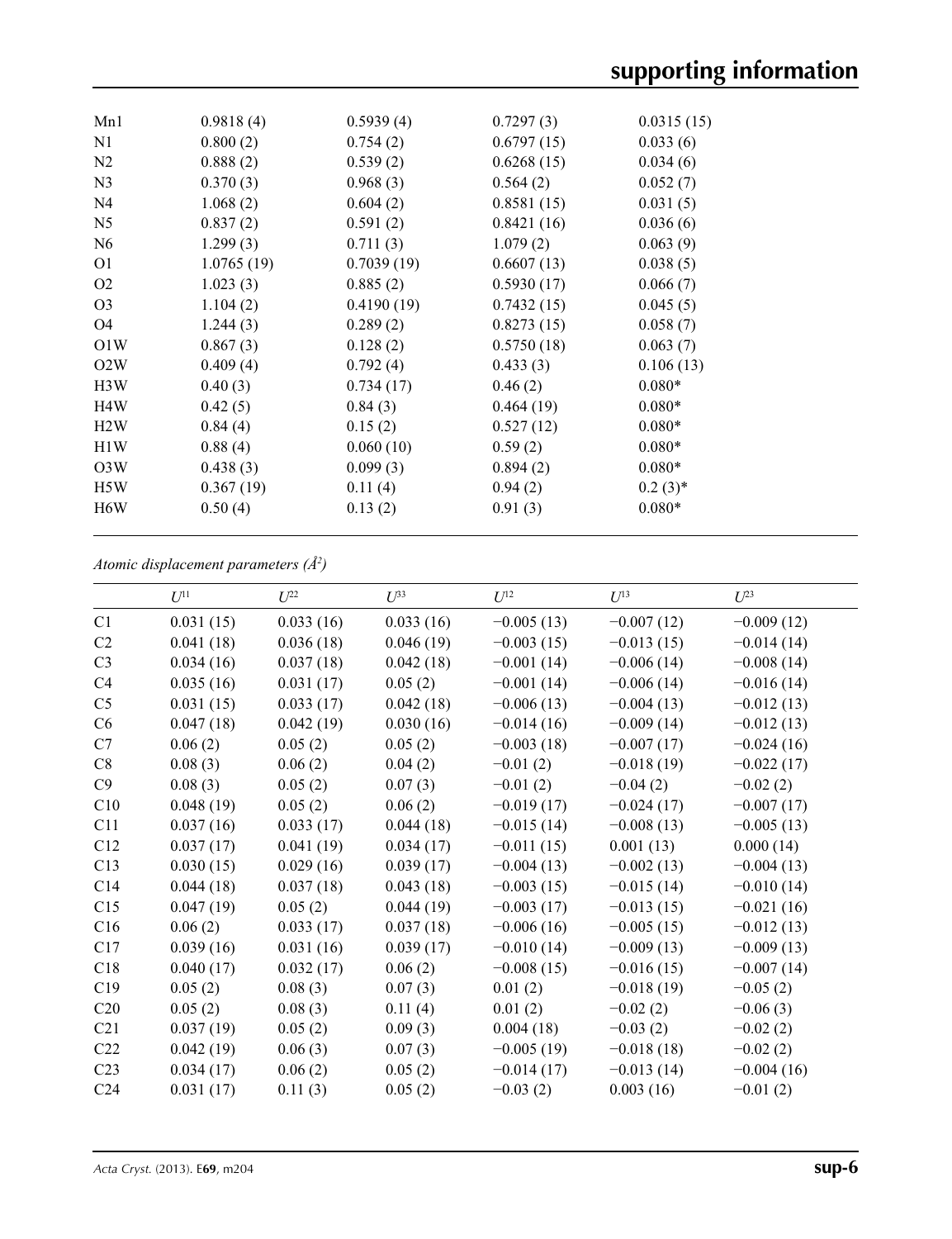| C <sub>25</sub> | 0.031(18) | 0.12(4)   | 0.05(2)   | $-0.02(2)$   | 0.004(16)     | $-0.01(2)$    |
|-----------------|-----------|-----------|-----------|--------------|---------------|---------------|
| C <sub>26</sub> | 0.042(19) | 0.09(3)   | 0.035(19) | $-0.02(2)$   | $-0.002(15)$  | $-0.007(18)$  |
| C27             | 0.031(16) | 0.045(19) | 0.030(16) | $-0.009(14)$ | $-0.002(12)$  | 0.001(13)     |
| C28             | 0.034(15) | 0.038(17) | 0.028(15) | $-0.011(14)$ | $-0.001(12)$  | $-0.004(12)$  |
| C29             | 0.039(17) | 0.046(19) | 0.031(16) | $-0.012(15)$ | 0.003(13)     | $-0.014(14)$  |
| C30             | 0.044(18) | 0.037(18) | 0.031(16) | $-0.010(15)$ | $-0.006(13)$  | $-0.008(13)$  |
| C31             | 0.035(16) | 0.05(2)   | 0.041(18) | $-0.020(16)$ | $-0.007(14)$  | $-0.006(15)$  |
| C32             | 0.036(16) | 0.041(18) | 0.026(15) | $-0.012(14)$ | $-0.006(12)$  | 0.000(12)     |
| C <sub>33</sub> | 0.027(14) | 0.05(2)   | 0.033(16) | $-0.010(14)$ | $-0.004(12)$  | $-0.002(14)$  |
| C34             | 0.048(19) | 0.07(2)   | 0.04(2)   | $-0.025(19)$ | $-0.002(16)$  | $-0.003(17)$  |
| C <sub>35</sub> | 0.05(2)   | 0.10(4)   | 0.06(2)   | $-0.04(2)$   | 0.001(18)     | 0.00(2)       |
| C36             | 0.04(2)   | 0.09(3)   | 0.05(2)   | $-0.02(2)$   | 0.007(16)     | $-0.03(2)$    |
| C37             | 0.043(19) | 0.07(3)   | 0.04(2)   | $-0.001(19)$ | $-0.010(15)$  | $-0.014(17)$  |
| C38             | 0.027(14) | 0.052(19) | 0.026(15) | $-0.007(14)$ | $-0.005(12)$  | $-0.010(13)$  |
| C39             | 0.043(17) | 0.035(17) | 0.023(15) | 0.001(14)    | $-0.003(13)$  | $-0.012(13)$  |
| C40             | 0.05(2)   | 0.05(2)   | 0.032(17) | $-0.021(17)$ | $-0.011(15)$  | $-0.007(14)$  |
| C41             | 0.06(2)   | 0.06(2)   | 0.033(18) | $-0.029(19)$ | 0.001(15)     | $-0.013(15)$  |
| C42             | 0.08(3)   | 0.07(3)   | 0.04(2)   | $-0.04(2)$   | 0.005(18)     | $-0.016(17)$  |
| C43             | 0.08(3)   | 0.07(3)   | 0.04(2)   | $-0.02(2)$   | $-0.021(19)$  | $-0.021(18)$  |
| C44             | 0.06(2)   | 0.11(4)   | 0.07(3)   | $-0.03(3)$   | $-0.01(2)$    | $-0.04(3)$    |
| Mn1             | 0.032(2)  | 0.035(3)  | 0.027(2)  | $-0.009(2)$  | $-0.0035(17)$ | $-0.0057(18)$ |
| N1              | 0.033(13) | 0.031(14) | 0.034(14) | $-0.009(11)$ | $-0.003(10)$  | $-0.007(10)$  |
| N2              | 0.041(14) | 0.029(13) | 0.031(13) | $-0.007(11)$ | $-0.005(11)$  | $-0.010(10)$  |
| N <sub>3</sub>  | 0.042(16) | 0.051(18) | 0.060(19) | $-0.004(14)$ | $-0.017(14)$  | $-0.014(14)$  |
| N <sub>4</sub>  | 0.031(13) | 0.036(14) | 0.028(13) | $-0.013(11)$ | $-0.003(10)$  | $-0.001(10)$  |
| N <sub>5</sub>  | 0.032(13) | 0.043(15) | 0.035(14) | $-0.013(12)$ | $-0.006(10)$  | $-0.007(11)$  |
| N <sub>6</sub>  | 0.053(18) | 0.10(3)   | 0.050(19) | $-0.035(19)$ | $-0.006(14)$  | $-0.029(18)$  |
| O <sub>1</sub>  | 0.035(11) | 0.043(14) | 0.039(12) | $-0.015(11)$ | $-0.001(9)$   | $-0.007(9)$   |
| O2              | 0.082(19) | 0.052(16) | 0.048(16) | $-0.010(14)$ | 0.010(13)     | 0.014(12)     |
| O <sub>3</sub>  | 0.037(12) | 0.038(13) | 0.056(14) | $-0.006(10)$ | $-0.007(10)$  | $-0.008(10)$  |
| O <sub>4</sub>  | 0.078(18) | 0.046(15) | 0.043(14) | $-0.011(14)$ | $-0.013(13)$  | 0.001(11)     |
| O1W             | 0.076(19) | 0.057(17) | 0.056(17) | $-0.015(16)$ | $-0.012(14)$  | $-0.011(13)$  |
| O2W             | 0.10(3)   | 0.09(3)   | 0.11(3)   | 0.00(2)      | 0.01(2)       | $-0.05(2)$    |
|                 |           |           |           |              |               |               |

## *Geometric parameters (Å, º)*

| $Cl - N1$  | 1.34(4) | $C25-C26$   | 1.39(5) |  |
|------------|---------|-------------|---------|--|
| $C1-C2$    | 1.41(4) | $C25 - H25$ | 0.9300  |  |
| $C1 - C13$ | 1.49(4) | $C26-C27$   | 1.39(5) |  |
| $C2-C3$    | 1.39(4) | $C26 - H26$ | 0.9300  |  |
| $C2-H2$    | 0.9300  | $C27 - N5$  | 1.35(4) |  |
| $C3-C4$    | 1.39(4) | $C27 - C28$ | 1.50(4) |  |
| $C3 - C18$ | 1.50(4) | $C28 - N4$  | 1.36(4) |  |
| $C4 - C5$  | 1.38(4) | $C28 - C29$ | 1.37(4) |  |
| $C4 - H4$  | 0.9300  | $C29 - C30$ | 1.42(4) |  |
| $C5 - N1$  | 1.35(4) | $C29 - H29$ | 0.9300  |  |
| $C5-C6$    | 1.49(4) | $C30-C31$   | 1.38(4) |  |
| $C6 - C11$ | 1.41(4) | $C30 - C40$ | 1.48(4) |  |
|            |         |             |         |  |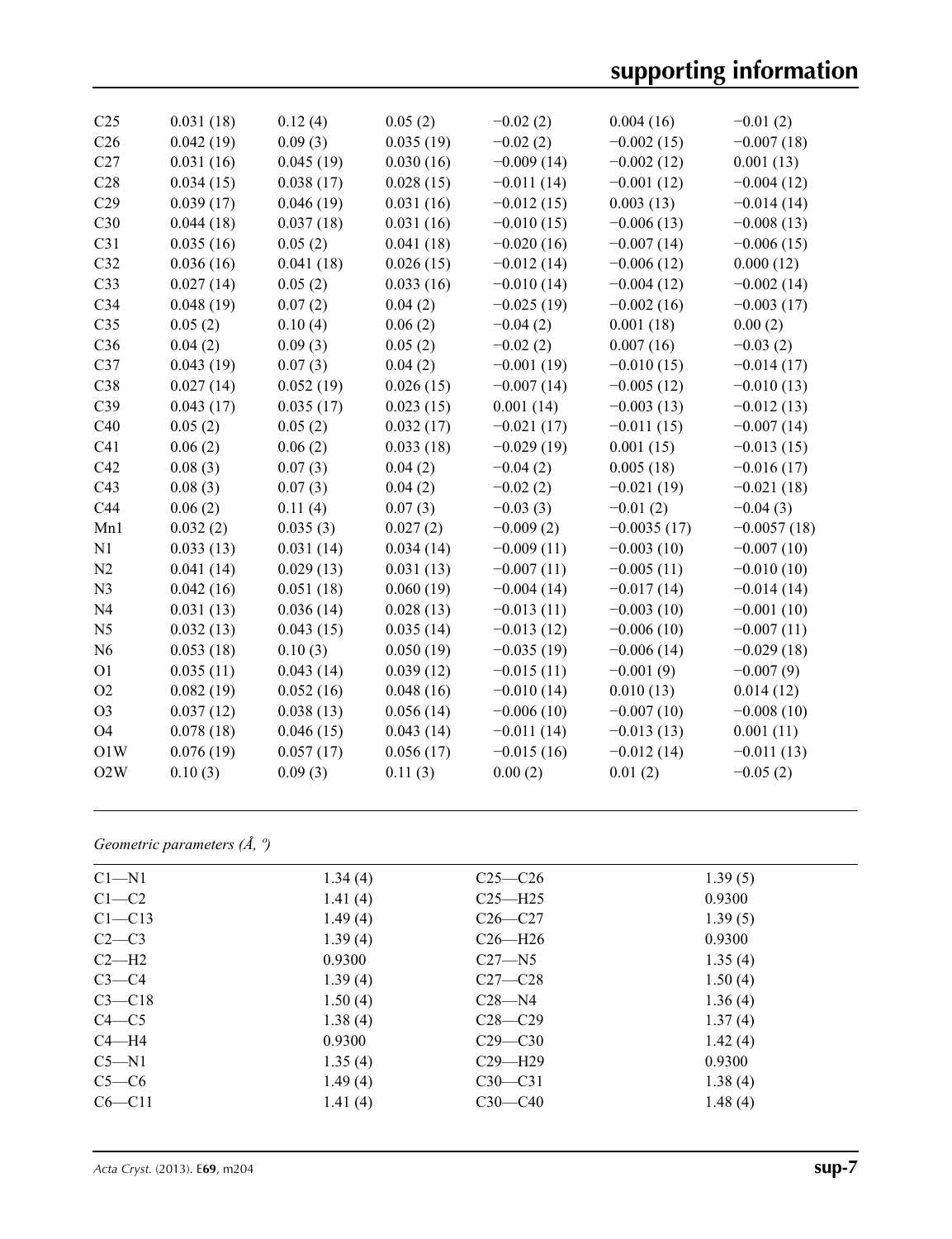| $C6-C7$         | 1.42(4) | $C31 - C32$                       | 1.40(4)   |
|-----------------|---------|-----------------------------------|-----------|
| $C7-C8$         | 1.37(5) | $C31 - H31$                       | 0.9300    |
| $C7 - H7$       | 0.9300  | $C32 - N4$                        | 1.35(4)   |
| $C8-C9$         | 1.38(6) | $C32-C33$                         | 1.49(4)   |
| $C8 - H8$       | 0.9300  | $C33-C34$                         | 1.39(5)   |
| $C9 - C10$      | 1.39(6) | $C33-C38$                         | 1.40(4)   |
| $C9 - H9$       | 0.9300  | $C34 - C35$                       | 1.40(5)   |
| $C10 - C11$     | 1.40(4) | C34-H34                           | 0.9300    |
| $C10 - H10$     | 0.9300  | $C35-C36$                         | 1.36(6)   |
| $C11 - C12$     | 1.50(4) | $C35 - H35$                       | 0.9300    |
| $C12 - 02$      | 1.24(4) | $C36-C37$                         | 1.39(6)   |
| $C12 - O1$      | 1.27(4) | C36-H36                           | 0.9300    |
| $C13 - N2$      | 1.35(4) | $C37-C38$                         | 1.39(5)   |
| $C13 - C14$     |         | C37-H37                           | 0.9300    |
|                 | 1.38(4) |                                   |           |
| $C14 - C15$     | 1.39(4) | $C38 - C39$                       | 1.50(5)   |
| $C14 - H14$     | 0.9300  | $C39 - O4$                        | 1.24(4)   |
| $C15-C16$       | 1.36(5) | $C39 - O3$                        | 1.28(4)   |
| $C15 - H15$     | 0.9300  | $C40 - N6$                        | 1.34(4)   |
| $C16-C17$       | 1.39(4) | $C40-C41$                         | 1.40(5)   |
| $C16 - H16$     | 0.9300  | $C41 - C42$                       | 1.38(5)   |
| $C17 - N2$      | 1.36(4) | $C41 - H41$                       | 0.9300    |
| $C17 - H17$     | 0.9300  | $C42 - C43$                       | 1.37(6)   |
| $C18 - N3$      | 1.33(4) | C42-H42                           | 0.9300    |
| $C18 - C19$     | 1.35(5) | $C43 - C44$                       | 1.35(6)   |
| $C19 - C20$     | 1.40(5) | $C43 - H43$                       | 0.9300    |
| $C19 - H19$     | 0.9300  | $C44 - N6$                        | 1.33(5)   |
| $C20 - C21$     | 1.33(6) | C44-H44                           | 0.9300    |
| $C20 - H20$     | 0.9300  | $Mn1 - O1$                        | 2.10(2)   |
| $C21 - C22$     | 1.37(5) | $Mn1 - O3$                        | 2.11(2)   |
| $C21 - H21$     | 0.9300  | $Mn1 - N5$                        | 2.26(2)   |
| $C22 - N3$      | 1.36(4) | $Mn1-M2$                          | 2.27(2)   |
| $C22-H22$       | 0.9300  | $Mn1 - N4$                        | 2.33(2)   |
| $C23 - N5$      | 1.36(4) | $Mn1 - N1$                        | 2.41(2)   |
| $C23-C24$       | 1.36(5) | $O1W - H2W$                       | 0.819(18) |
| $C23 - H23$     | 0.9300  | $O1W - H1W$                       | 0.82(2)   |
| $C24 - C25$     | 1.37(5) | O <sub>2</sub> W-H <sub>3</sub> W | 0.821(17) |
| $C24 - H24$     | 0.9300  | O2W-H4W                           | 0.82(2)   |
|                 |         |                                   |           |
| $N1-C1-C2$      | 122(3)  | C29-C28-C27                       | 123(3)    |
| $N1-C1-C13$     | 116(2)  | $C28 - C29 - C30$                 | 120(3)    |
| $C2 - C1 - C13$ | 122(3)  | C28-C29-H29                       | 120.0     |
| $C1-C2-C3$      | 120(3)  | C30-C29-H29                       | 120.0     |
| $C1-C2-H2$      | 120.3   | $C31 - C30 - C29$                 | 117(3)    |
| $C3-C2-H2$      | 120.2   | $C31 - C30 - C40$                 | 120(3)    |
| $C4-C3-C2$      | 117(3)  | $C29 - C30 - C40$                 | 123(3)    |
| $C4 - C3 - C18$ | 123(3)  | $C30 - C31 - C32$                 | 121(3)    |
| $C2-C3-C18$     | 120(3)  | C30-C31-H31                       | 119.4     |
| $C3-C4-C5$      | 121(3)  | $C32 - C31 - H31$                 | 119.6     |
|                 |         |                                   |           |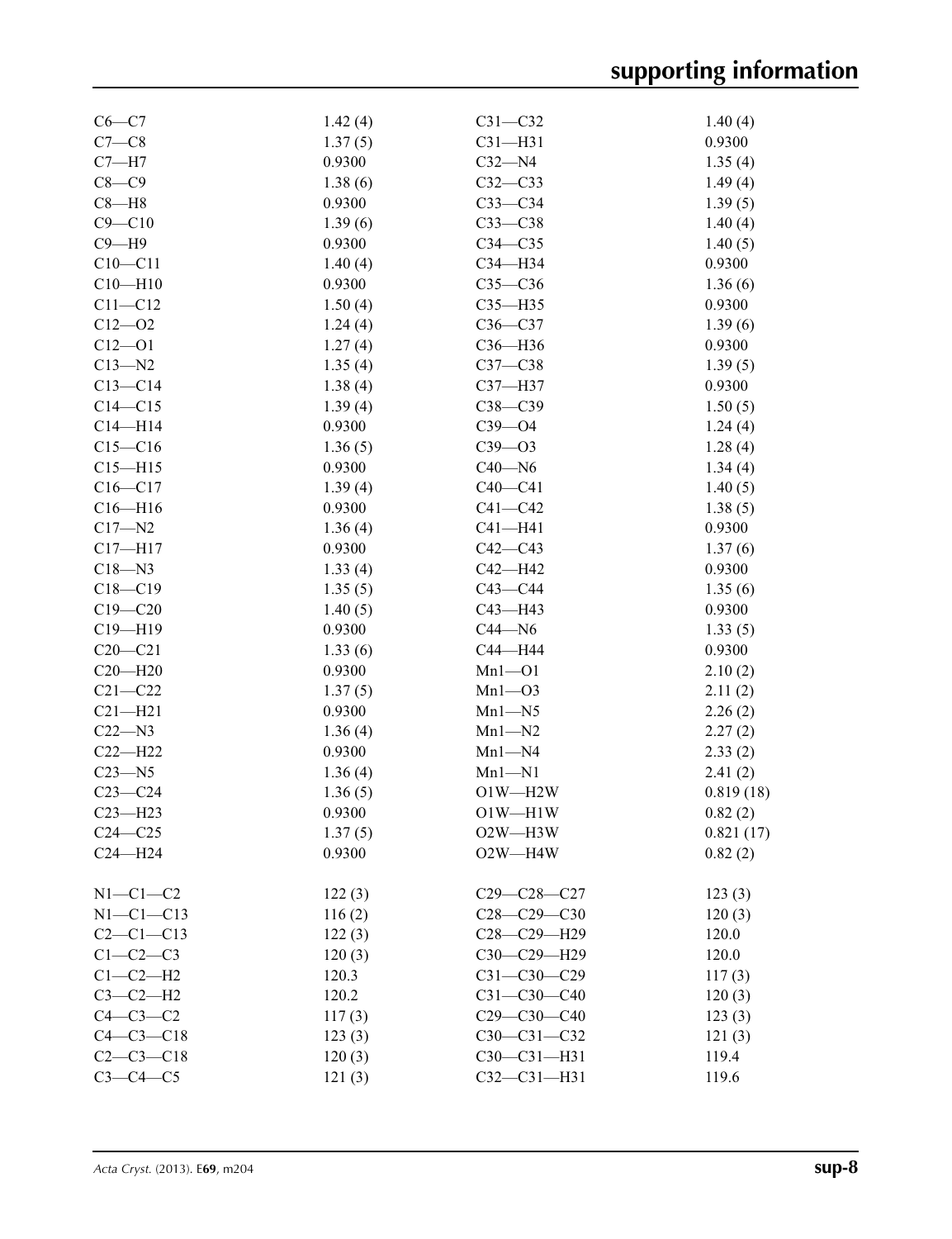| $C3-C4-H4$                        | 119.6           | N4-C32-C31                     | 121(3)          |
|-----------------------------------|-----------------|--------------------------------|-----------------|
| $C5-C4-H4$                        | 119.5           | N4-C32-C33                     | 119(2)          |
| $N1-C5-C4$                        | 122(3)          | C31-C32-C33                    | 120(3)          |
| $N1-C5-C6$                        | 116(3)          | $C34 - C33 - C38$              | 118(3)          |
| $C4-C5-C6$                        | 122(3)          | $C34 - C33 - C32$              | 120(3)          |
| $C11-C6-C7$                       | 119(3)          | C38-C33-C32                    | 123(3)          |
| $C11-C6-C5$                       | 121(3)          | $C33-C34-C35$                  | 121(4)          |
| $C7-C6-C5$                        | 120(3)          | СЗЗ-СЗ4-НЗ4                    | 119.2           |
| $C8 - C7 - C6$                    | 121(4)          | C35-C34-H34                    | 119.3           |
| $C8-C7-H7$                        | 119.7           | $C36-C35-C34$                  | 120(4)          |
| $C6-C7-H7$                        | 119.6           | C36-C35-H35                    | 120.0           |
| $C9 - C8 - C7$                    | 120(4)          | C34-C35-H35                    | 120.0           |
| $C9 - C8 - H8$                    | 120.2           | C35-C36-C37                    | 120(3)          |
| $C7-C8-H8$                        | 119.9           | C35-C36-H36                    | 119.8           |
| $C8 - C9 - C10$                   | 121(3)          | C37-C36-H36                    | 119.9           |
| $C8-C9-H9$                        | 119.7           | $C36-C37-C38$                  | 120(4)          |
| $C10-C9-H9$                       | 119.5           | C36-C37-H37                    | 120.1           |
| $C9 - C10 - C11$                  | 121(4)          | C38-C37-H37                    | 120.2           |
| $C9 - C10 - H10$                  | 119.9           | $C33 - C38 - C37$              | 121(3)          |
| $C11 - C10 - H10$                 | 119.5           | C33-C38-C39                    | 123(3)          |
| $C6 - C11 - C10$                  | 119(3)          | C37-C38-C39                    | 116(3)          |
| $C6 - C11 - C12$                  | 122(3)          | $O4 - C39 - O3$                | 123(3)          |
| $C10-C11-C12$                     | 119(3)          | O4-C39-C38                     | 121(3)          |
| $O2 - C12 - O1$                   | 125(3)          | $O3 - C39 - C38$               | 116(3)          |
| $O2 - C12 - C11$                  | 117(3)          | $N6 - C40 - C41$               | 121(3)          |
| $O1 - C12 - C11$                  | 118(3)          | $N6 - C40 - C30$               | 117(3)          |
| $N2 - C13 - C14$                  | 122(3)          | $C41 - C40 - C30$              | 122(3)          |
| $N2 - C13 - C1$                   | 115(3)          | $C42 - C41 - C40$              | 120(3)          |
| $C14 - C13 - C1$                  | 122(3)          | C42-C41-H41                    | 120.3           |
| $C13 - C14 - C15$                 |                 | C40-C41-H41                    | 120.1           |
| $C13 - C14 - H14$                 | 119(3)<br>120.5 | $C43 - C42 - C41$              |                 |
| $C15 - C14 - H14$                 | 120.5           | C43-C42-H42                    | 119(3)<br>120.7 |
| $C16-C15-C14$                     | 120(3)          | C41-C42-H42                    | 120.7           |
| $C16-C15-H15$                     | 120.3           | C42-C43-C44                    | 118(3)          |
| $C14 - C15 - H15$                 | 120.2           | C42-C43-H43                    | 120.6           |
| $C15-C16-C17$                     | 119(3)          | C44-C43-H43                    | 121.0           |
| $C15-C16-H16$                     | 120.4           | $N6 - C44 - C43$               |                 |
| $C17 - C16 - H16$                 | 120.4           | N6-C44-H44                     | 125(4)          |
|                                   |                 |                                | 117.5           |
| $N2$ —C17—C16<br>$N2 - C17 - H17$ | 122(3)<br>118.9 | C43-C44-H44<br>$O1 - Mn1 - O3$ | 117.4           |
| $C16 - C17 - H17$                 | 118.9           | $O1-Mn1-N5$                    | 110.7(9)        |
| $N3 - C18 - C19$                  |                 | $O3$ -Mn $1$ -N5               | 141.2(9)        |
|                                   | 122(3)          |                                | 100.9(9)        |
| $N3 - C18 - C3$                   | 116(3)          | $O1 - Mn1 - N2$                | 104.9(9)        |
| $C19 - C18 - C3$                  | 122(3)          | $O3 - Mn1 - N2$                | 87.1(9)         |
| $C18-C19-C20$                     | 119(4)          | $N5 - Mn1 - N2$                | 98.5 (9)        |
| $C18-C19-H19$                     | 120.6           | $O1-Mn1-N4$                    | 90.8(8)         |
| $C20-C19-H19$                     | 120.7           | $O3 - Mn1 - N4$                | 82.7(9)         |
| $C21 - C20 - C19$                 | 121(4)          | $N5 - Mn1 - N4$                | 71.0(8)         |